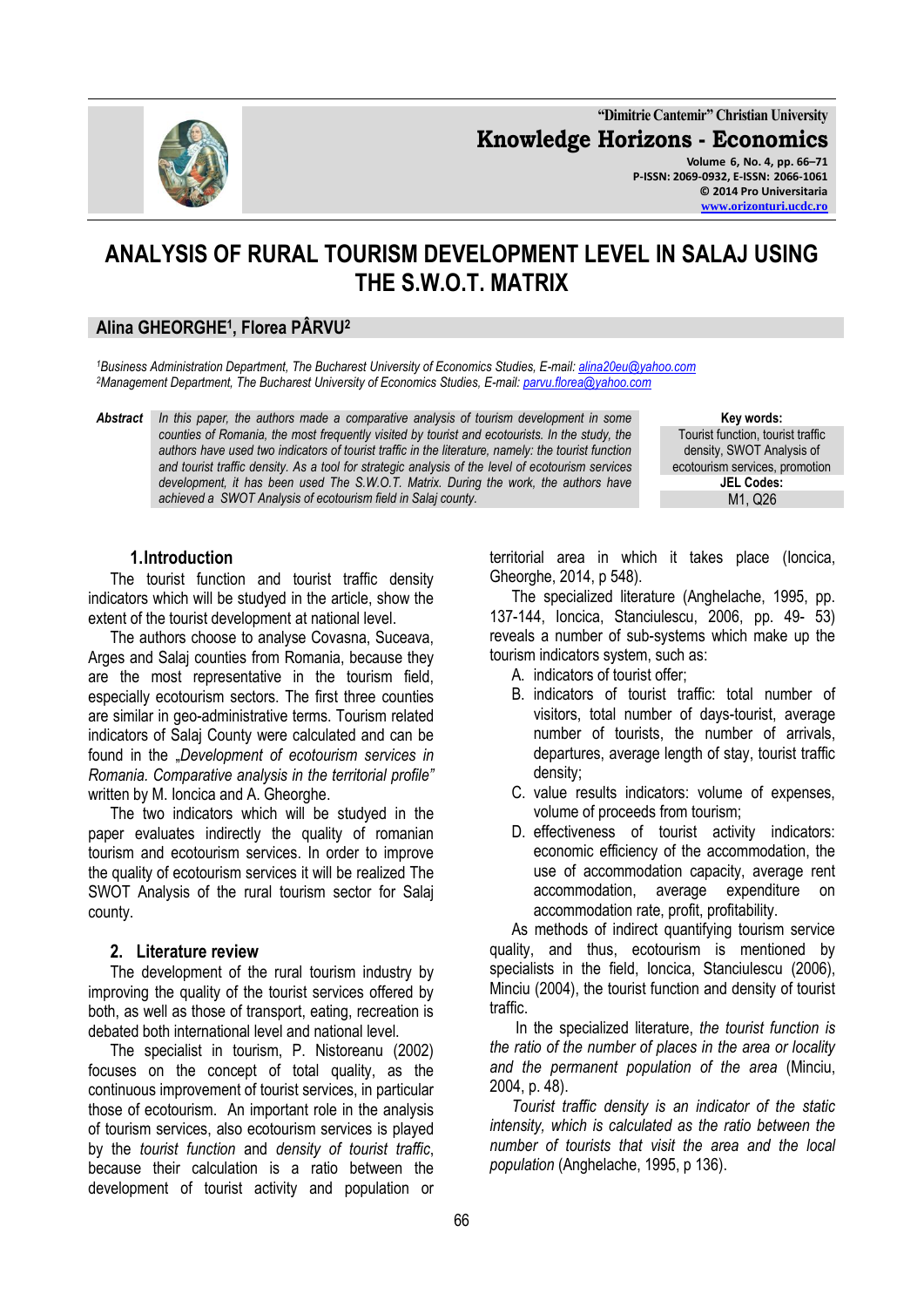The tourism sector, experts contend, should have responsibility in relation to the application of the principles of sustainable development in its commercial activities, taking into account the examples that demonstrate that, apparently, the companies that succeed are those who employ staff, customers, suppliers and local communities in an active dialogue on the subject of the objectives and measures which are necessary for their realization (Final Report of the International Year of Ecotourism 2002, Austria, St. Johannes, pp 15-60).

#### **3. Methodology of research**

Research methodology consisted in bibliographical sources consulted both national and international ones, in physical form and on-line in connection with matters debated in this paper.

To highlight the evolution of tourism on national level have been researched series of data and information supplied by specialized organizations. Research methodology consisted also in linking indices with fixed base and dynamic ones, on the basis of statistical data provided by the INS-Salaj Direction.

Tourism indicators were analyzed in order to establish their operation in Romanian tourism activity, especially in Salaj county.

In terms of strategic analysis of rural tourism in Salaj, the authors turned to the S.W.O.T. Matrix to highlight shortcomings in the field of rural tourism services. As a result of this type of analysis will be highlighted a future strategy to improve tourism services and its applicability on ecotourism services in Salaj county.

## **4. Tourist function of Covasna, Suceava and Arges counties**

Analysis of the tourist function indicators and tourist traffic density has been achieved using the database provided by the National Institute of Statistics (http://www.suceava.insse.ro/main.php?lang=fr&pageid =519 accessed at 21.12. 2013, http://www.arges.insse.ro/main.php?lang=fr&pageid=54 6 accessed at 21.12.2013, http://www.covasna.insse.ro/main.php?lang=fr&pageid =517 accessed at 21.12.2013).

The first indicator studied in this work is the tourist function of Covasna, Arges and Suceava counties, represented in Figure 1:



*Figure no. 1.* Tourist function of Covasna, Suceava and Arges counties within the timeframe 2005- 2013 *Source*: Made by authors

After the tourist function analysis of these counties, during the period 2005-2013, we can see in Figure No. 1 that in the ranking top was Covasna county, due to its tourist attraction. On the second place was Suceava county, which owns multiple surface exploited natural resources through a smart rural tourism. It maintains a constant position, and ultimately, Arges county was registering the lowest values.

#### **Tourist traffic density of Covasna, Suceava and Arges counties**

The second indicator studied in this paper is the tourist traffic density of Covasna, Suceava and Arges counties,calculated as the ratio between the number of tourists that visit this areas and the local population of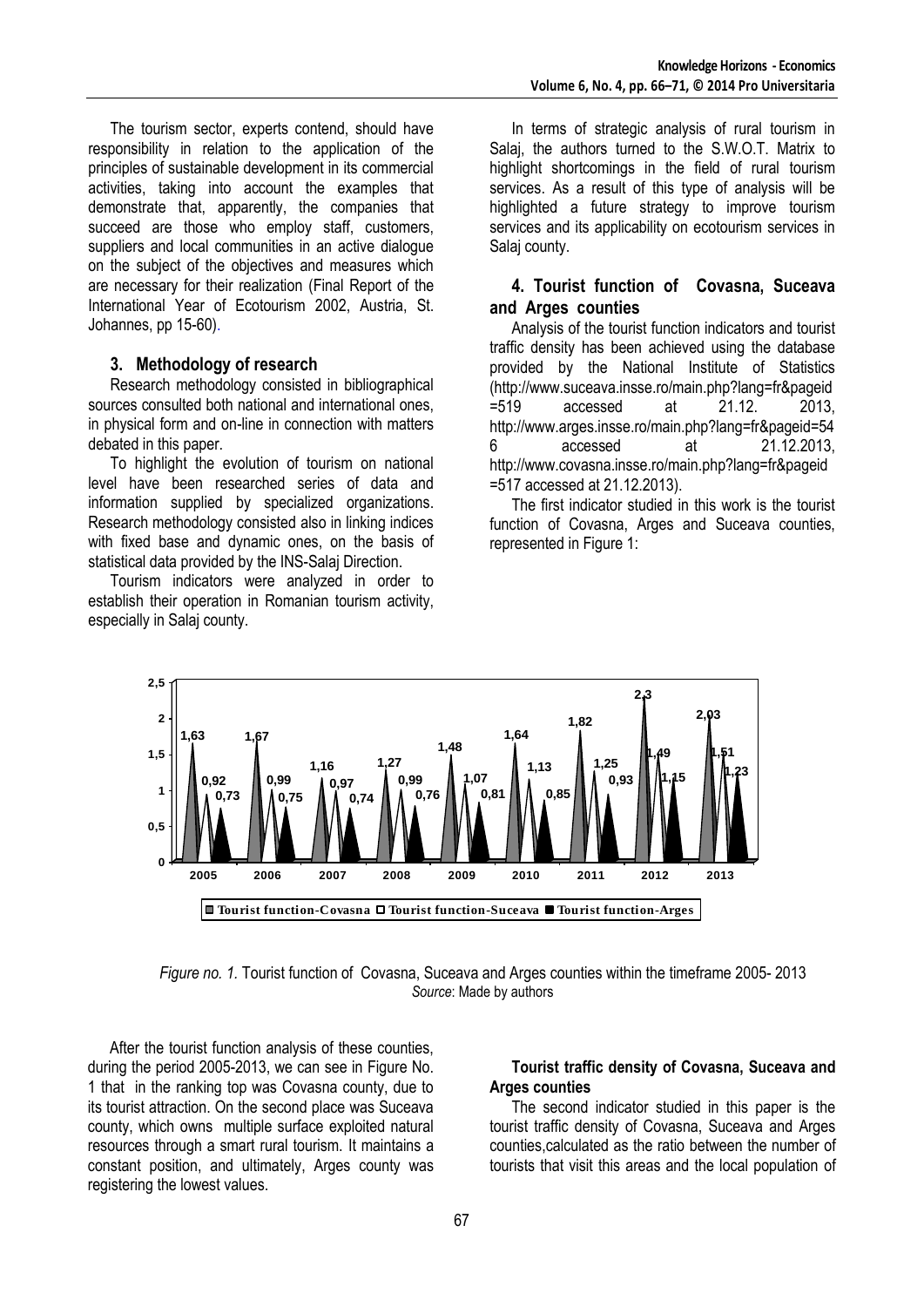14,55 22,45 14 13,85 24,66 15,35 14,15 26,45 20,25 16,87 26,78 21 16,81 24,51 16,04 16,41 22,72 16,22 24,63<sup>26</sup>1<sup>82</sup> 17,92 21,32 27,89 23,43 22,48 28,24 21.7 **0 5 10 15 20 25 30 2005 2006 2007 2008 2009 2010 2011 2012 2013**

those. The tourist traffic density is represented in Figure 2:

Tourist traffic density- Covasna Tourist traffic density- Suceava Tourist traffic density- Arges

*Figure 2.* Tourist traffic density of Covasna, Suceava and Arges counties within the timeframe 2005- 2013 *Source*: Made by authors

The tourist traffic density within the timeframe 2005- 2013 register the highest values in Suceava county, the maximum threshold of 28.24. Arges county which has values ranging between 14 and 21.78, with an average approximately equal to that of Covasna's.

Moreover, the tourist traffic density can be calculated as the ratio between the number of overnights in the county and the county area, as you see in Figure 3:





#### *Figure 3.* Tourist traffic density of Covasna, Suceava and Arges counties within the timeframe 2005- 2013 (overnights density) *Source*: Made by authors

In Figure 3, it can be observed that the highest overnights density was the one of Covasnas', registered because it has a material basis of consistency and quality of accommodation services and ecotourism.

Rural tourism is got a higher level than the other two counties. Tourist traffic density values of Covasna on the analyzed timeframe is approximately two times higher than those of Suceavas' county, and the one of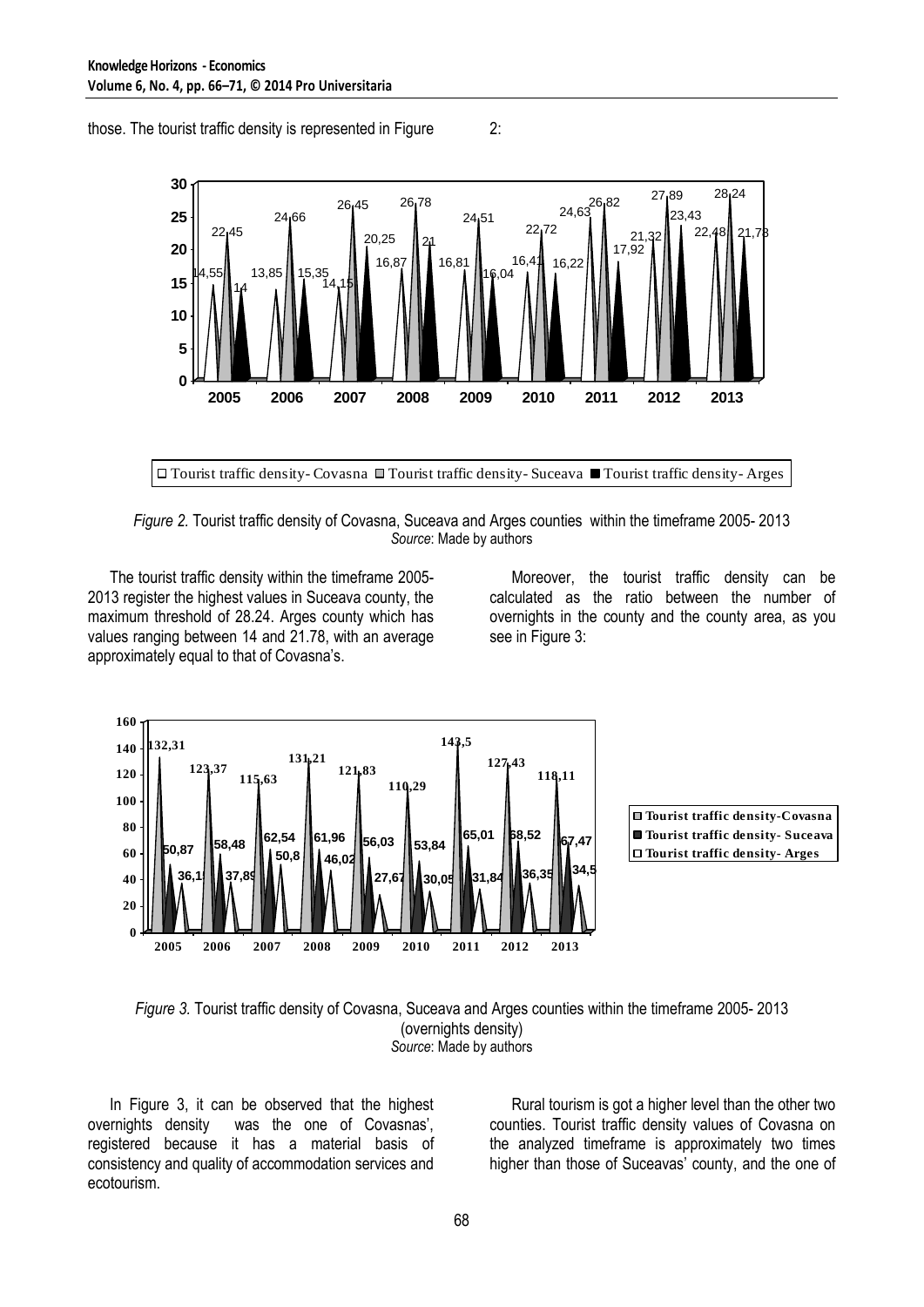Arges's county, with values ranging between 27.67 and 50.8.

### **5. Indicators of tourist traffic density in Salaj county**

In the research conducted by the authors, it may be said that the above mentioned indicators, calculated for Salaj county, in the paper *"Development of ecotourism services in Romania. Comparative analysis in the territorial profile"* written by M. Ioncica and A. Gheorghe,

were much smaller than the values recorded in Covasna and Suceava counties.

The tourist function and tourist traffic density of Salaj county are represented in Table no. 1. Indicators of tourist traffic density in Salaj, within the timeframe 2005-2013:

*Table no. 1.* Indicators of tourist traffic density in Salaj, within the timeframe 2005-2013

| Tourist traffic indicators in<br><b>Salaj County</b> | 2005 | 2006 | 2007 | 2008 | 2009 | 2010 | 2011 | 2012 | 2013 |
|------------------------------------------------------|------|------|------|------|------|------|------|------|------|
| <b>Tourist function-Salai</b>                        | 0.43 | 0.38 | 0.34 | 0.31 | 0.52 | 0.57 | 0.63 | 0.70 | 0.77 |
| <b>Tourist traffic density-Salaj</b>                 | 3.88 | 76،، | 4.22 | 4.5  | 5.53 | 6.29 | 7.5  | 8.82 | 8.64 |

*(Source*: Addapted by M.Ioncica, A. Gheorghe,2014, pp 548-553)

The two indicators studyed in this paper show us the degree of tourist development at the county level. It can be seen that the results recorded in Salaj county are discouraging compared with counties like Covasna, Suceava and Arges with a higher potential, both in tourism sector and ecotourism, as well harnessed and untapped. The causes for which the tourist traffic density in Salaj has small values are: poor quality of service of accommodation in the area, the lack of training of staff who work in the tourism field, the small number of specific rural tourism activities, the lack of strategies for the promotion of ecotourism and tourism services.

Accommodation units in Salaj county are: tourist huts, campsites, tourist villas and bungalows, rural guesthouses and hostels.

The evolution of the capacity for accommodation in Salaj county can be seen in Table 2:

| <b>Tourist structures</b>                            |           | 2005  | 2006      |           | 2007      |       | 2008        |       | 2009                     |       | 2010                  |                          | 2011      |       | 2012      |       | 2013  |       |
|------------------------------------------------------|-----------|-------|-----------|-----------|-----------|-------|-------------|-------|--------------------------|-------|-----------------------|--------------------------|-----------|-------|-----------|-------|-------|-------|
| with<br>accommodation<br>function in Salai<br>County | <b>BF</b> | BL    | <b>BF</b> | <b>BL</b> | <b>BF</b> | BL    | BF          | BL    | <b>BF</b>                | BL    | <b>BF</b>             | BL                       | <b>BF</b> | BL    | <b>BF</b> | BL    | BF    | BL    |
| Tourists huts                                        |           |       |           |           |           |       |             |       | $\overline{\phantom{a}}$ |       | 100.0                 | $\overline{\phantom{0}}$ | 100.0     | 100.0 | 100.0     | 100.0 | 100.0 | 100.0 |
| Camping and<br>cottage type units                    | 100.0     | 100.0 | 100.0     | 100.0     | 100.0     | 100.0 | 200.0       | 200.0 | 200.0                    | 100.0 | 200.0                 | 100.0                    | 200.0     | 100.0 | 200.0     | 100.0 | 200.0 | 100.0 |
| <b>Touristic villas</b><br>and bungalows             | 100.0     | 100.0 | 100.0     | 100.0     | 100.0     |       | 100.0 300.0 | 300.0 | 333.3                    | 111.1 | 333.3   100.0   400.0 |                          |           | 120.0 | 433.3     | 108.0 | 433.3 | 100.0 |
| Preschool<br>students and<br>students camps          | 100.0     | 100.0 | 100.0     | 100.0     | 50.0      | 50,0  | 50.0        | 100.0 | 50.0                     | 100.0 | 50.0                  | 100.0                    | 50.0      | 100.0 | 50.0      | 100.0 | 50.0  | 100.0 |
| Rural<br>guesthouses                                 | 100.0     | 100.0 | 100.0     | 100.0     | 100.0     | 100.0 | 133.3       | 133.3 | 133.3                    | 300.0 | 400.0                 | 75.0                     | 300.0     | 100.0 | 400.0     | 133.3 | 400.0 | 100.0 |
| <b>Hostels</b>                                       | 100.0     | 100.0 | 100.0     | 100.0     | 100.0     |       | 100.0 100.0 | 100.0 | 100,0                    | 100.0 | 100.0                 | 100.0                    | 100.0     | 100.0 | 100.0     | 100.0 | 100.0 | 103.7 |

*Table no.2* Dynamics indices with fixed base(BF) and chained one (BL)

*(Source*: Made by authors)

In the table above, it can be seen that there are no holiday villages in Salaj county and neither houselet, one of the reasons being the lack of financial funds that could be targeted in this regard.

The number of rural tourist guesthouses and bungalows has seen a massive development in the under review timeframe.

The physical basis for the purpose of accommodation rural tourism presents some variations

attributable mainly to developments in tourist demand. At the same time, tourism promotion in Salaj has resulted from the increasing number of accommodation units, as a consequence of the evolution of tourism demand.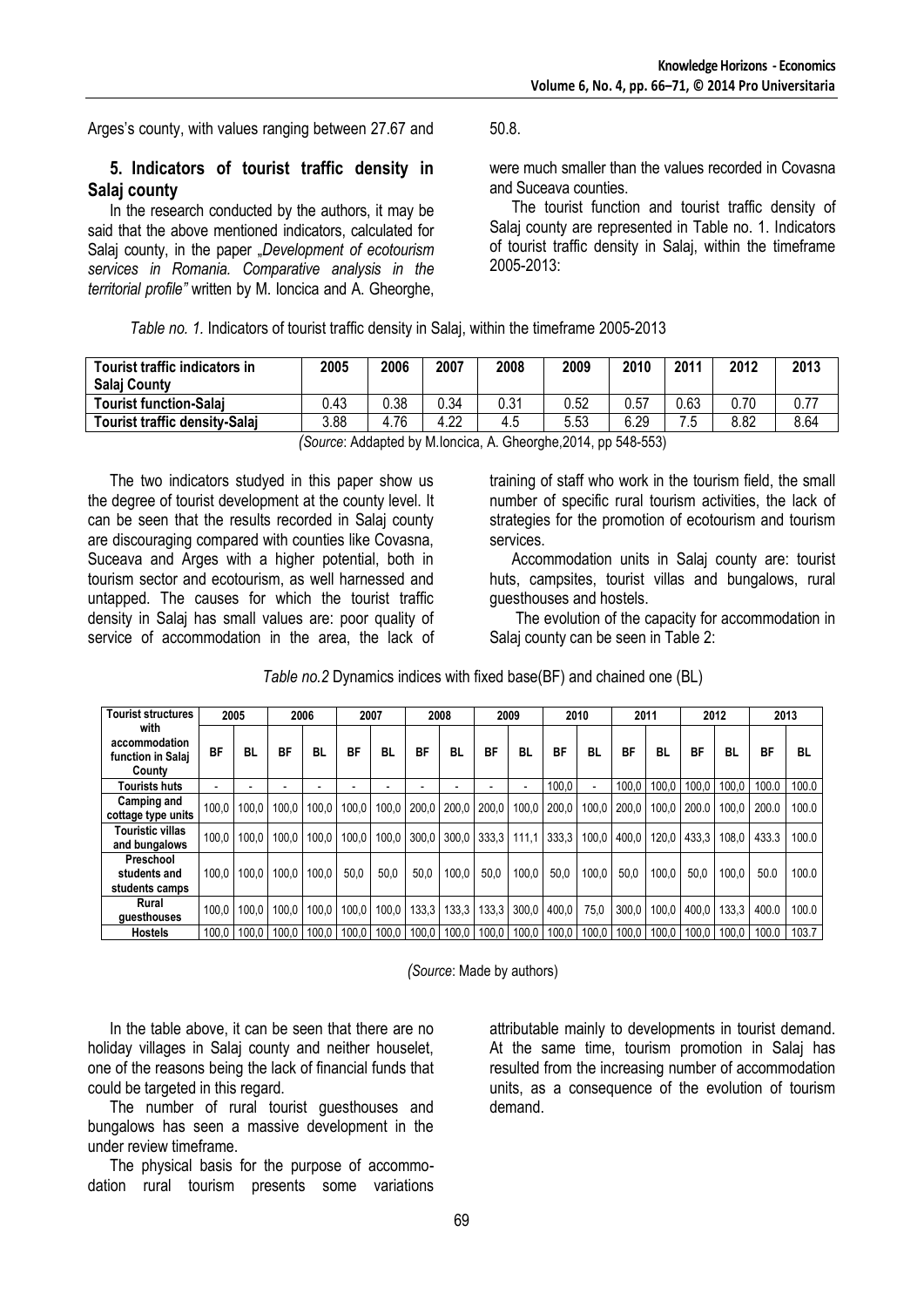### **6. S.W.O.T. Analysis of the ecotourism services in Salaj county**

Comparing the levels of ecotourism development in these areas in Romania, one can achieve a S.W.O.T. Analysis of ecotourism services in Salaj county.

Some of the data found in the S.W.O.T. Analysis represented in Figure No. 4 were collected from the Development Strategy-Salaj County Council http://www.cjsj.ro/date/pdfuri/Turism/PotentialTURISM. pdf accessed at 19.03.2014 and Salaj County

To configure a strategy to improve the quality of ecotourism services in Salaj county, the authors proceeded to an analysis of ecotourism services using the S.W.O.T. Matrix.

Development Plan 2007-2013, realised in 2006 by Tiberiu Marc, Salaj County Council President[http://www.cjsj.ro/date/pdfuri/Proiecte/dezvoltare2007-](http://www.cjsj.ro/date/pdfuri/Proiecte/dezvoltare2007-2013.pdf%20accessed%20at%2019.03.2014) [2013.pdf accessed at 19.03.2014:](http://www.cjsj.ro/date/pdfuri/Proiecte/dezvoltare2007-2013.pdf%20accessed%20at%2019.03.2014)

| <b>Strengths</b>                                                                                                                                                                                                                                                                                                                                                                                                                                                                                                                                                                                                                                                                                    | Weaknesses                                                                                                                                                                                                                                                                                                                                                                                                                                                                                                                                                                                                                                                               |
|-----------------------------------------------------------------------------------------------------------------------------------------------------------------------------------------------------------------------------------------------------------------------------------------------------------------------------------------------------------------------------------------------------------------------------------------------------------------------------------------------------------------------------------------------------------------------------------------------------------------------------------------------------------------------------------------------------|--------------------------------------------------------------------------------------------------------------------------------------------------------------------------------------------------------------------------------------------------------------------------------------------------------------------------------------------------------------------------------------------------------------------------------------------------------------------------------------------------------------------------------------------------------------------------------------------------------------------------------------------------------------------------|
| The existence of protected natural areas:<br>$\bullet$<br>Zmeilor's Garden, Poiana cu Narcise;<br>existence of traditional-<br>The<br>cultural<br>$\bullet$<br>attractions: Botanical Garden from Jibou, the<br>Holocaust Museum, the Wesseleny castle in<br>Jibou, the ancient fortress from Moigrad;<br>The existence of tourist information points;<br>٠<br>The preservation of traditions in the rural<br>$\bullet$<br>area;<br>Natural environment suitable for ecotourism<br>$\bullet$<br>activities:<br>Meses<br>Mountains,<br><b>Bazinul</b><br>Somesan (canoe trips on the Somes).                                                                                                         | Poor infrastructure;<br>$\bullet$<br>Insufficient promotion of the<br>rural<br>$\bullet$<br>tourist attractions<br>traditional<br>and<br>cultural sites;<br>The lack of education programmes in<br>$\bullet$<br>this regard;<br>The lack of training strategies to those<br>$\bullet$<br>working in tourism;<br>The lack of an appropriate materials in<br>$\bullet$<br>terms of quality and structure of<br>housing, nutrition and leisure;<br>The lack of a specific ecotourism<br>$\bullet$<br>transport infrastructure;<br>The lack of concern regarding the<br>classification<br>and<br>labelling<br>οf<br>ecotourism<br>natural<br>geographical<br>specific frame. |
| <b>Oportunities</b><br>Create a level of difficulty to individual<br>$\bullet$<br>mountain biking and organized mountain<br>biking;<br>The practice of organized tours with the<br>backpack;<br>Organization of cultural meetings-traditional<br>villages with traditional folk;<br>Organizing<br>meetings<br>with<br>commercial<br>$\bullet$<br>character for the marketing of agri-food<br>products specific to traditional food;<br>Concerns regarding improving the material<br>$\bullet$<br>basis and legal framework for the conduct of<br>the business of ecotourism;<br>Possible actions regarding the employment<br>$\bullet$<br>of disadvantaged people who could serve in<br>ecotourism. | <b>Threats</b><br>The existence of a strong competition<br>$\bullet$<br>from neighboring counties, on the<br>organization of the ecotourism activity;<br>Economic-financial crisis threatens the<br>ecotourism businesses in Salaj county<br>because they are underdeveloped;<br>High unemployment rate;<br>٠<br>Degradation of the natural geographic<br>$\bullet$<br>environement as a result of the lack of<br>protection measures.                                                                                                                                                                                                                                   |

| Figure 4. S.W.O.T. Analysis of ecotourism services in Salaj |  |
|-------------------------------------------------------------|--|
| Source: Made by authors                                     |  |

High unemployment in counties with less developed economy, as Salaj county, is explaining why businesses from all areas register a low level of development.

You should note that in the field of ecotourism, businesses in the urban area of Salaj county excels, compared to those in rural areas, whereas entrepreneurs have more interest and are better trained